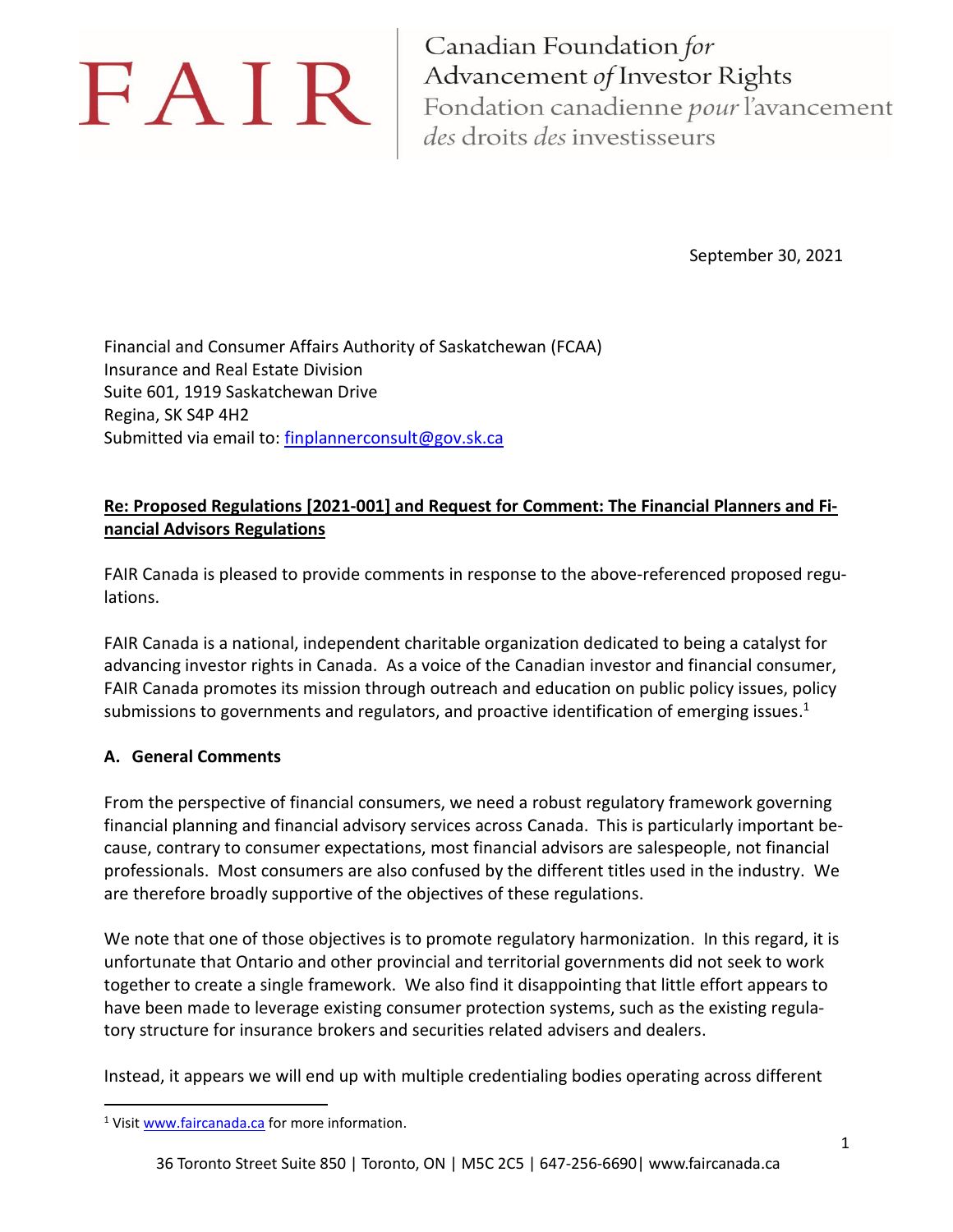

provinces, each of whom will be overseen by different provincial regulatory bodies based on different requirements and standards. This is deeply disappointing as it will simply create more confusion for consumers, increase regulatory fragmentation and regulatory arbitrage, as well as raise the costs for those engaged in this industry, which consumers will ultimately pay for.

To the extent, however, that the FCAA intends to follow Ontario's lead in developing its own provincial system, we believe harmonization is an important consideration. Nevertheless, we strongly encourage the FCAA to look beyond the Ontario title protection model, which in the view of many public commentators fails to deliver meaningful consumer protections. Instead, we would encourage the FCAA to harmonize with the Quebec model, which includes several important consumer protection elements not found in Ontario.

Finally, before addressing the FCAA's specific questions, we would like to highlight two fundamental components of a robust consumer protection framework:

- Ensuring that those providing financial advice act in the "best interests" of consumers; and
- Ensuring that regulators have consistent tools and adequate resources to effectively protect consumers when misconduct occurs.

## **1.) The Importance of a Statutory Best Interest Standard**

When it comes to financial matters, only those who are required to give advice in their clients' best interests should be permitted to call themselves financial planners (FPs) or financial advisors (FAs).

In this respect, we applaud the FCAA for going further than its Ontario counterpart. Specifically, by requiring FPs and FAs to address material conflicts of interest in the client's best interest, and to require that they put clients' interest first when making a suitability determination.

While these requirements are aligned with the Canadian Securities Administrators' Client Focused Reforms, recent developments demonstrate the potential limits of this approach.<sup>2</sup> As such, we need to move beyond simply the issue of resolving conflicts and insist that FPs/FAs put their client's best interest at the centre of everything they do.

To accomplish this, the FCAA and the Saskatchewan government should work to create an overarching statutory duty for FPs/FAs to act in their clients' best interest. This would provide meaningful consumer protections. It would also be consistent with the recommendations made by an Expert Committee, which undertook extensive research and public consultations on how to regulate FPs/FAs and protect consumers.<sup>3</sup>

<sup>&</sup>lt;sup>2</sup> "[Banks halt sales of third-party mutual funds to prepare for rule change](https://www.theglobeandmail.com/business/article-banks-halt-sales-of-third-party-mutual-funds-to-prepare-for-rule/)." Globe and Mail, September 7, 2021.

<sup>&</sup>lt;sup>3</sup> See <u>Final Report of the Expert Committee to Consider Financial Advisory and Financial Planning Policy Alternatives</u> (November 1, 2016).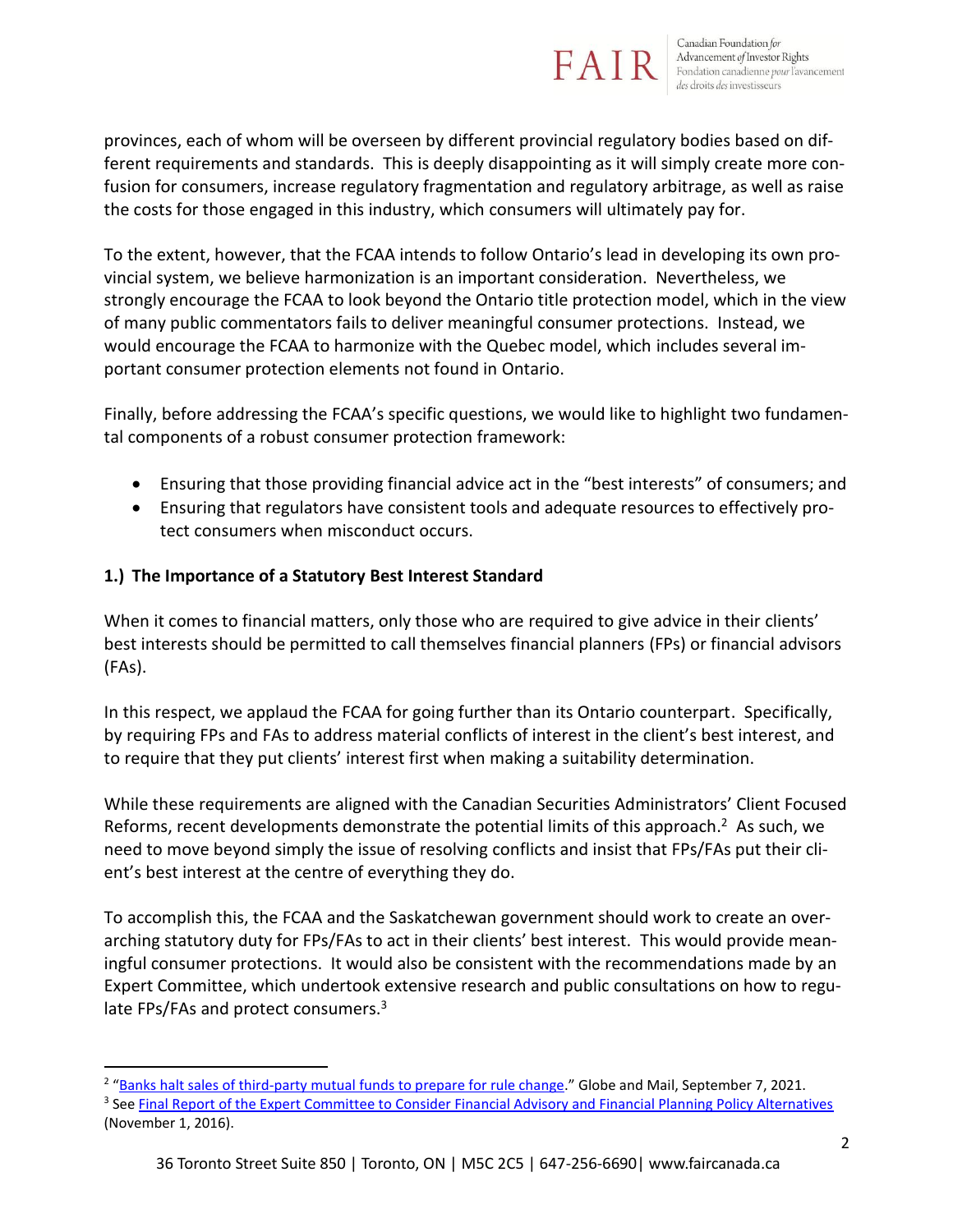

A statutory standard would also help close a long-recognized expectation gap, where consumers assume (incorrectly) that the advisor is providing objective advice that meets their goals, financial situation and needs. Contrary to this expectation, what consumers often receive, especially in the case of advisors, is little more than product sales "advice".<sup>4</sup> And often, from someone that only sells one type of financial product.

#### **2.) Protecting Consumers from Misconduct**

The proposed Saskatchewan title protection framework assigns responsibility for overseeing the conduct of FPs/FAs to credentialling bodies (CBs). This is similar to the Ontario approach. We remain concerned that some CBs will not have the necessary skills, resources, or knowledge required to review FP and FA conduct, nor effectively discipline them when they fail to meet regulatory expectations or act contrary to the public interest.

We note, however, that unlike its Ontario counterpart, the FCAA will retain jurisdiction to pursue FPs/FAs whose conduct may be harming consumers. <sup>5</sup> This is an important difference in the Saskatchewan framework, and one that we highly recommend be enacted and emulated in other jurisdictions. Equally important is that the FCAA should be given the resources needed to use this authority to protect consumers in practice.

Finally, while the FCAA has been granted authority to issue fines and penalties, which is an improvement over the Ontario approach, a mechanism should also be included to compensate victims of misconduct by their FP or FA.

## **B. Comments on Specific FCAA Questions**

Our recent [recommendations](https://faircanada.ca/wp-content/uploads/2021/07/2021_06_21_FSRA_Title_Protection_Round_2_Comments_Ver.0.pdf) made with respect to the Ontario title protection framework apply equally to the Saskatchewan model. At the risk of some repetition of these recommendations, below we set out our views with respect to the specific questions posed in the FCAA Notice.

**1.) FP and FA Credentials. The FCAA is seeking feedback on whether the Proposed Regulations and FP and FA baseline competency profile adequately reflect the technical knowledge, professional skills and competencies that should be included in a credentialing body's education program to establish the minimum standard for FP and FA title users.**

The term "financial" in an FA's title creates a reasonable expectation on the part of the client that they are receiving broad based advice that takes their overall financial situation into account. However, many so called "financial advisors" can legally only provide advice in connection with one or certain types of financial products. For example, a mutual fund dealer representative is

<sup>&</sup>lt;sup>4</sup> The expectations gap has been recognized since at least 2012 – see for example, the [CSA Consultation Paper -](https://www.osc.ca/sites/default/files/pdfs/irps/csa_20121025_33-403_fiduciary-duty.pdf) Ex[ploring the Appropriateness of Introducing A Statutory Best Interest Duty When Advice is Provided to Retail Clients](https://www.osc.ca/sites/default/files/pdfs/irps/csa_20121025_33-403_fiduciary-duty.pdf) (October 25, 2012).

<sup>5</sup> Section 36, *The Financial Planners and Financial Advisors Act*, SS 2020, c 22.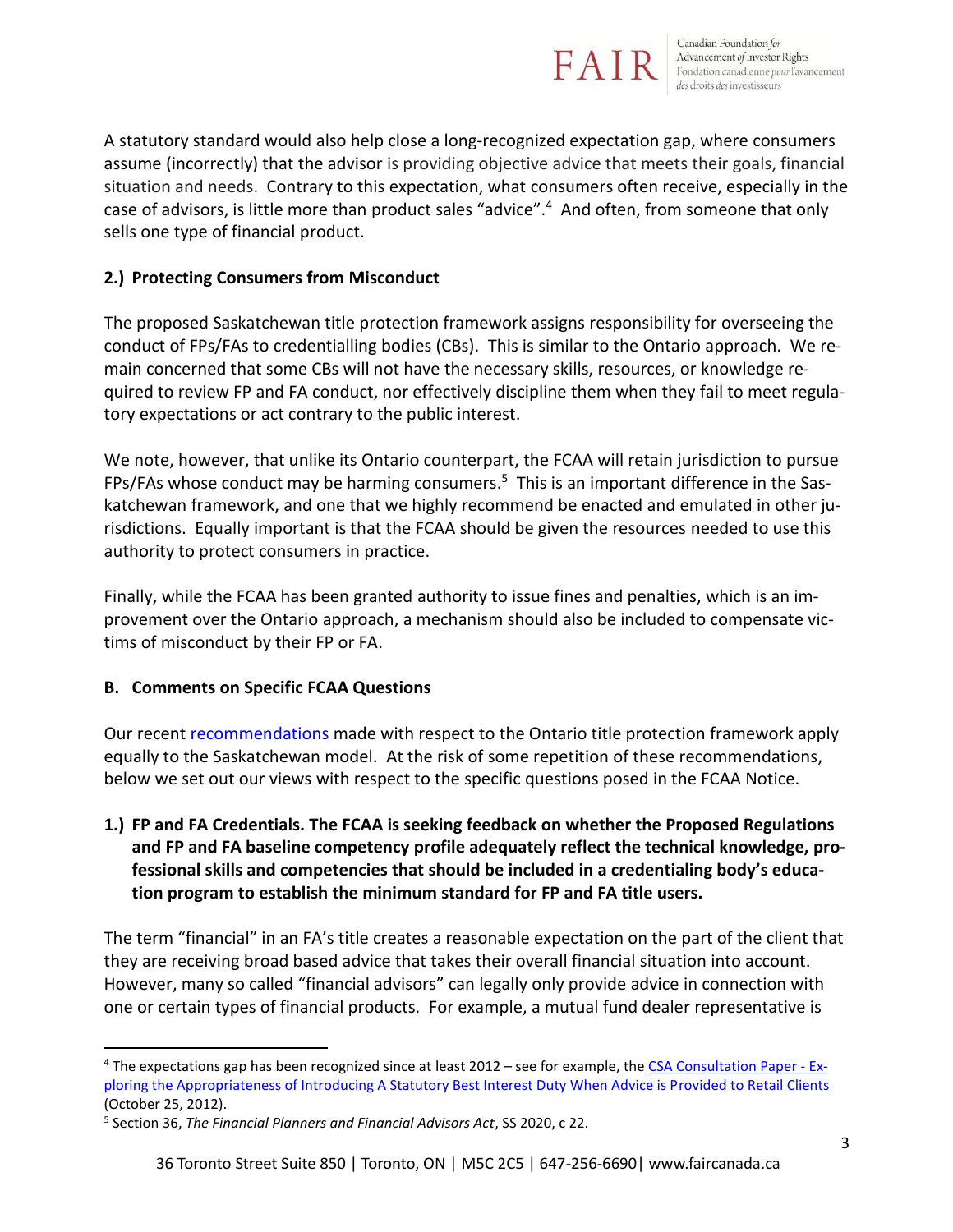

only providing advice on mutual funds, and perhaps only on funds manufactured by the firm they work at. The title "financial advisor" however, conveys a very different expectation.

This is the fundamental consumer protection issue that regulators and governments need to address. In our view, the proposed baseline of competencies for FAs has set the bar too low and does not address this fundamental problem. Creating a title protection framework without significantly higher proficiency requirements only exposes consumers to more risks and exacerbates investor confusion.

**2.) Disclosure: The FCAA is seeking comments on whether FP and FA title users should be required to disclose to their clients the credential they hold that affords them the right to use the FP or FA title. The FCAA is seeking feedback on the form that this disclosure could take and the overall consumer benefits it could achieve.**

The objective of minimizing consumer confusion requires transparency and consumer awareness of titles, credentials, and what they mean. Disclosure of credentials to clients should therefore be mandatory.

Disclosure requirements should accommodate a variety of forms (e.g., letterhead, social media profiles, marketing material, business cards) sufficient to ensure clients are aware of credentials. FPs and FAs should also be required to take steps to ensure that clients understand the scope of services provided under each credential. This includes being clear about what services are, and what services are not, provided. Stated differently, what the client should or should not expect from the FP or FA.

Published FCAA guidance on what is expected of credential holders will facilitate compliance. Such guidance should address:

- acceptable forms of disclosure; and
- how credential holders can confirm to the relevant CB that their clients have received appropriate disclosure of credentials and what they mean.

The FCAA should also work to develop a central public registry, similar to what its Ontario counterpart has committed to developing. A registry will enable consumers to verify whether an individual they are dealing with meets the minimum standards established by the framework and review the individual's disciplinary and complaints record. The design of the Saskatchewan registry should accommodate the eventual development of a national registry.

## **3.) Transition Date: The FCAA is seeking feedback on whether the proposed transition date of July 3, 2020, is appropriate or, if you wish to propose another date, the benefits of the proposed date.**

The proposed regulations indicate transition periods of 4 years for individuals already using the FP title, and 2 years for those using the FA title, during which these individuals can continue using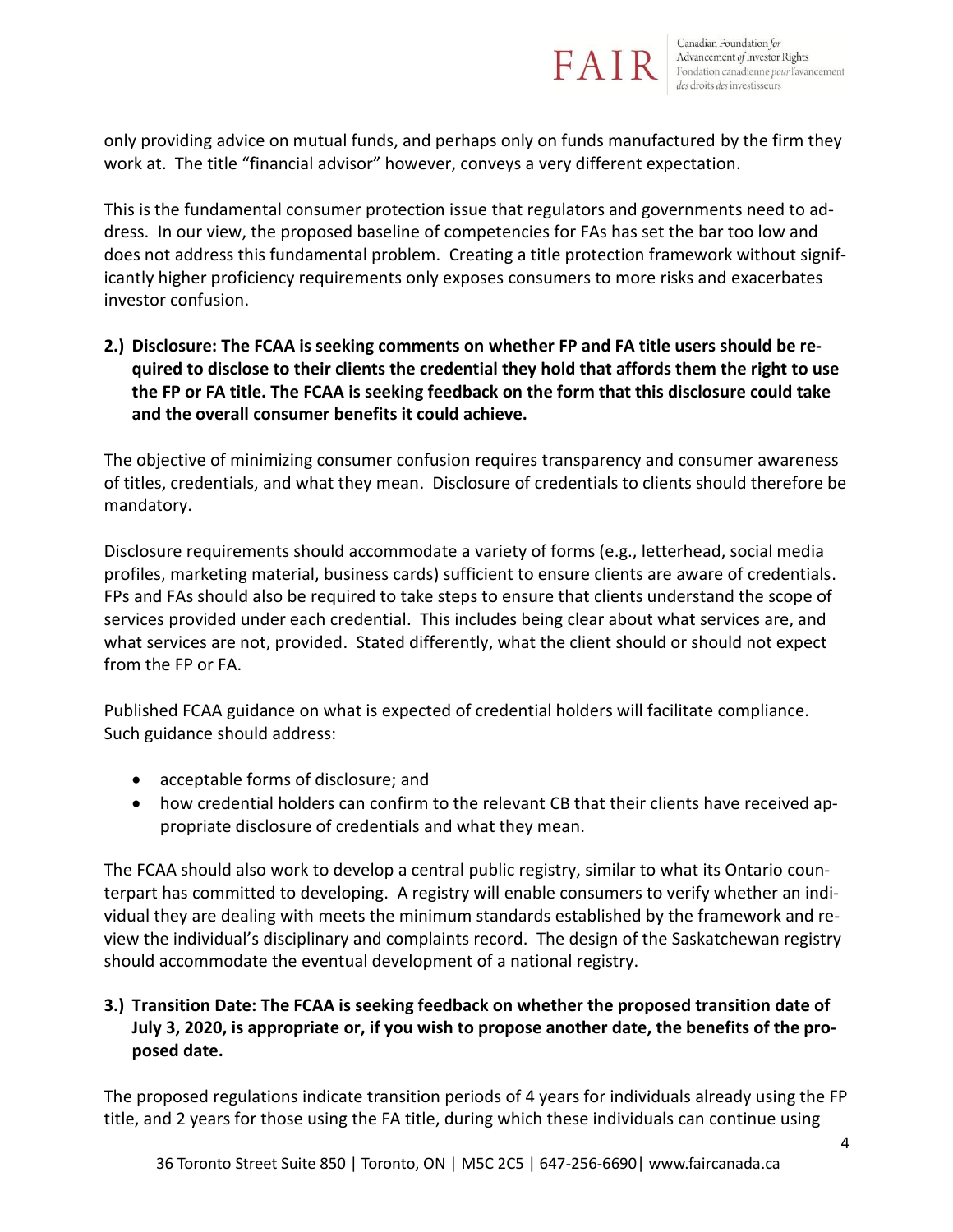

the titles without obtaining credentials.

We believe these transition periods are too long, exposing consumers to unnecessary potential harm and ongoing confusion.

We urge the FCAA to eliminate or at least significantly reduce the transition periods. While this may cause some inconvenience for those already using the FP/FA titles who need time to obtain a credential, this could be addressed by allowing them to add a qualifier to their titles indicating their credential is pending.

**4.) Exemptions and Challenging Examinations: The FCAA is seeking comments on whether the framework should allow for any exemptions. In particular, the FCAA is requesting comments on the principles governing an exemption regime, the extent to which exemptions may be required, to whom they should be made available (if at all), and the benefits and drawbacks of permitting exemptions.**

We are strongly of the view that the FCAA should not adopt any exemptions to the framework, as doing so would weaken its effectiveness and be inconsistent with the Ontario model.

**5.) The FCAA is also seeking comments on whether the framework should allow for certain qualified individuals to challenge the required FP and FA examinations. Like the issue of exemptions, the FCAA is interested in comments on the principles governing when challenges should be permitted, the extent to which challenges may be required, to whom they should be made available (if at all) and the benefits and drawbacks of permitting exemptions.**

Examinations are an important element in establishing the credibility of the relevant educational requirements and should therefore, not be subject to challenge. As others have commented, we do not support grandfathering of individuals into the framework by exempting them from examinations simply based on attaining some arbitrary amount of experience in the field.

**6.) Titles: The FCAA is seeking suggestions as to examples of titles that could reasonably be confused with the FP or FA titles and comments regarding whether a guidance document or other regulatory approach is necessary at this time.**

In developing examples of titles that could reasonably be confused with the FP/FA titles, we suggest applying a standard that takes a broad approach, recognizing that most consumers do not understand the difference between these titles.<sup>6</sup> A standard along these lines should be applied:

<sup>&</sup>lt;sup>6</sup> This lack of understanding was made clear in Ontario's consumer research on this question. See: [Appen](https://www.fsrao.ca/industry/financial-planners-and-advisors-sector/notice-changes-and-request-further-comment-fptp-rule#ftn3)dix C - [Consumer research for the FP/FA Title Protection Framework.](https://www.fsrao.ca/industry/financial-planners-and-advisors-sector/notice-changes-and-request-further-comment-fptp-rule#ftn3)